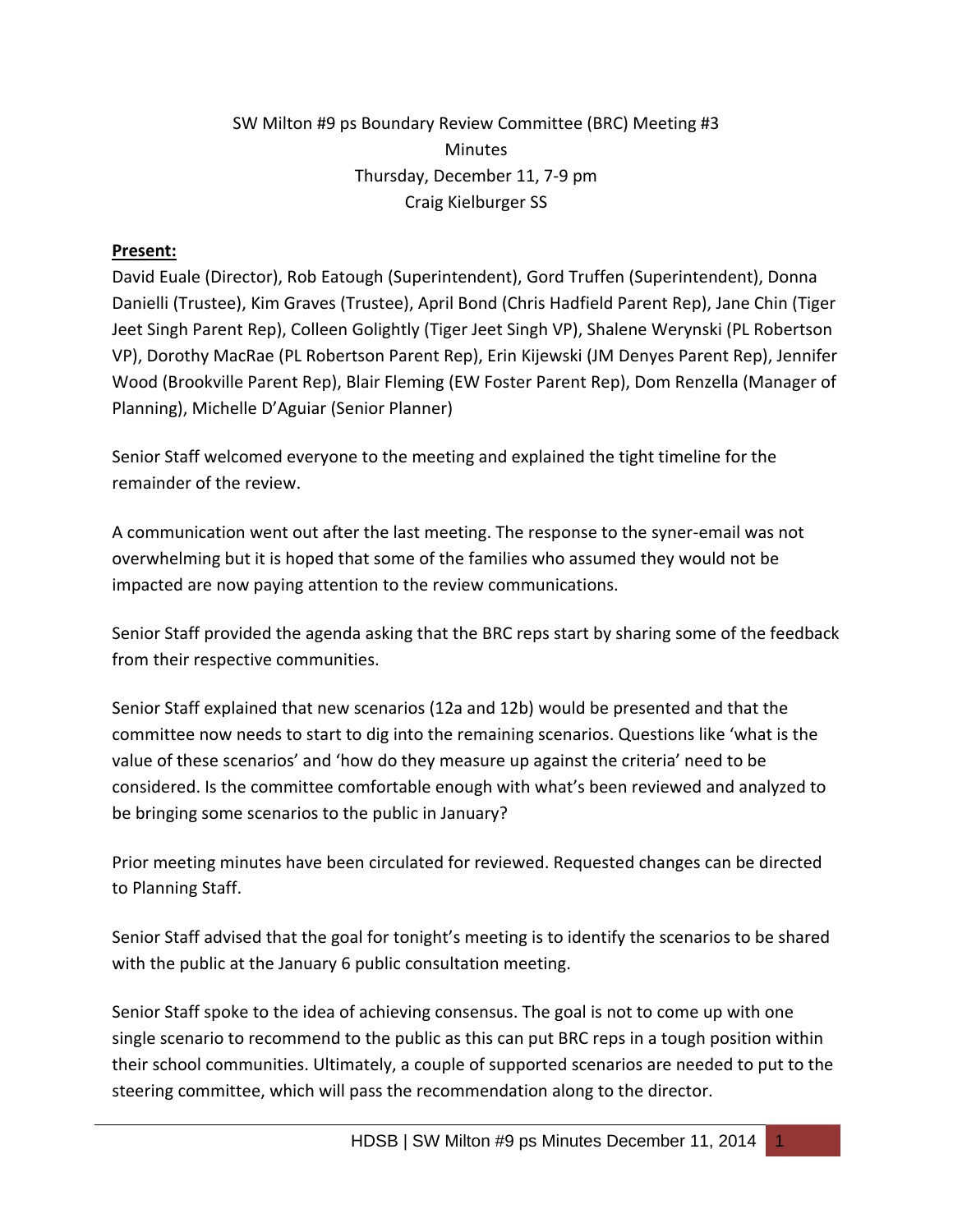Thinking about the feedback received to date, BRC reps were asked to share what they are hearing through school councils.

Reps from Anne J MacArthur PS stated there was a school council meeting after BRC's second meeting. A powerpoint presentation was provided. Everyone was really positive and understanding, happy that the Escarpment View PS catchment was not being touched. Parents seemed to understand scenario 12a more than 12 as there is a perception of less impact. Scenario 4, 10, 12 and 12a were all presented. So far reps are not hearing from many people who feel they are negatively impacted.

There is an understanding that with 18 portables, school resources are quite stretched. Parents are happy that the newer development area is what is being impacted. If Leiterman Drive/Road? is the defining street, is it both sides of the street or down the middle. Reps from Chris Hadfield Ps stated the school community is not overly impacted.

The Tiger Jeet Singh PS reps have heard from people requesting not to be redirected. People are supportive of new development area being redirected. The concern expressed was that some existing families have experienced a number of transitions.

Planning Staff stated there is a need to find balance here; might not result in a scenario with clean line boundaries. The Joshua Creek PS hole in the donut boundary example was shared, where a small undeveloped area within the school's catchment area was redirected to another school due to accommodation pressures.

PL Robertson PS reps have not had a school council meeting since the last BRC however there is a supplementary meeting in January. In conversation with community members, the same response is coming up repeatedly. Reps had difficulty defending the jagged "claw" or " puzzle piece" boundary. Everyone understands that Anne J. MacArthur PS has pressures. There are still concerns about the suggested revisions to the Tiger Jeet Singh PS catchment.

JM Denyes PS reps had no concerns as they are not impacted. The community is more interested in what is happening with Martin Street.

Senior Staff looked to School Administrators to offer any feedback they have received thus far. The PL Robertson PS VP felt the key is that the school is not losing families in any scenarios. By and large the school is happy to welcome families in and do not want to lose any.

The Tiger Jeet Singh PS VP indicated that the community is quite used to boundary changes and understand the school is stretched.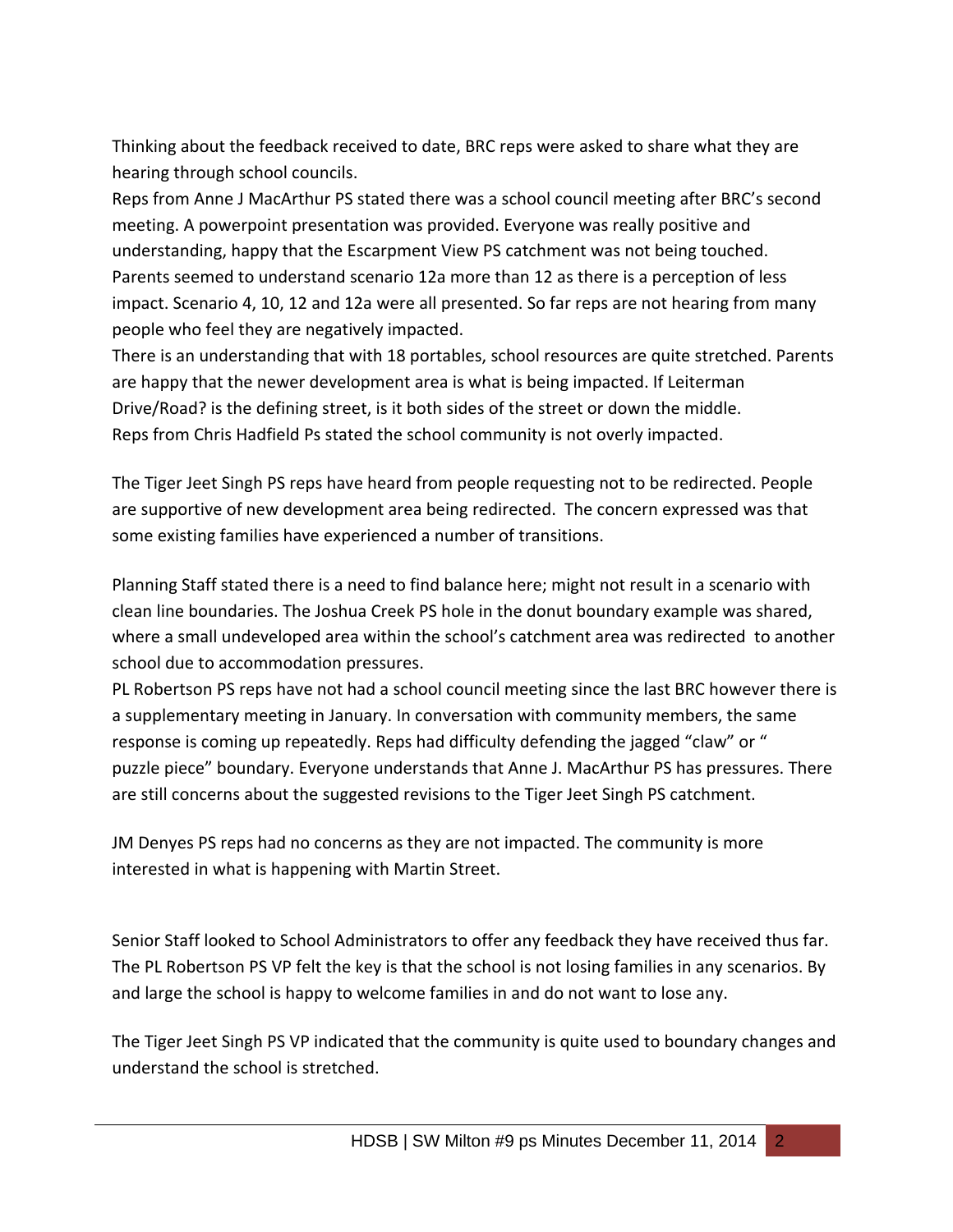The Trustee pointed to the fact that schools are being well run as a contributing factor as to why families are reluctant to leave existing crowded schools.

The EW Foster PS community has not heard much.

The Trustee stated that a lot of what is being heard refers to number of historical moves.

Senior Staff summarized the feedback received at the board level (copied from powerpoint here)

- o Concerns about crossing Louis St. Laurent Blvd..
- o Grandfathering options for those students being moved out of current catchments?
- o Will new school be dual track?
- o Seemingly arbitrary nature of boundaries and impact on Tiger Jeet Singh PS (e.g., neighbour will attend different school).
- o Child care implications (e.g., located beside Tiger Jeet Singh PS)
- o Concerns with Anne J. MacArthur PS moving to single-track FI and the implications of doing so.

Senior Staff summarized the feedback from the prior meeting's dot-mocracy activity. Scenario 12 had the most support. Scenario 10 did receive a lot of support but people seemed to be wavering on their support of the scenario after follow up discussion on the implications of the scenario. The BRC liked the clear boundaries but it was just too many kids and there are site/facility constraints in terms of accommodating this many portables at Tiger Jeet Singh PS.

Planning Staff provided an review of Scenario 12 wherein SW Milton #9 ps is a single track English school.

Planning Staff introduced Scenario 12a which was proposed at the last BRC meeting. The difference in the English boundary is the area between Bronte Street and the train tracks (at SW Milton #9) and the area south of Leiterman Drive/Road? (at Anne J MacArthur PS).

BRC members asked for clarification on the estimated portable counts for Anne J. MacArthur PS in this scenario. Planning Staff estimate 12 portables but the number could increase beyond that in 2020.

Planning Staff explained that these numbers are not absolute. School enrolment numbers can be below total capacity and still result in a need for portables due to program needs (SPED offerings) and class orgs and class caps.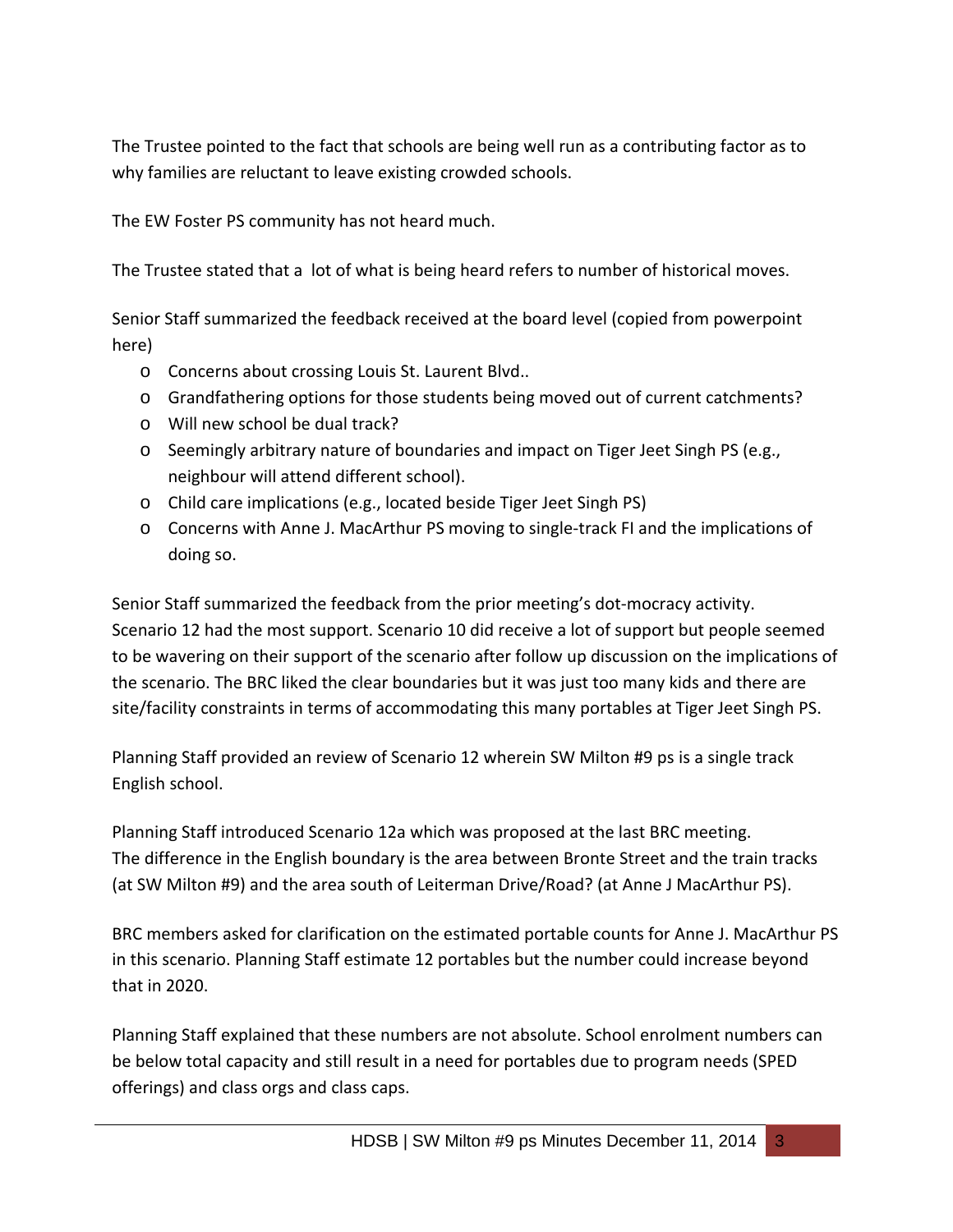A BRC member reiterated the impact of SPED program offerings on class utilization in the school

The Trustee pointed to the Martin Street Rebuild as potentially offering relief to Anne J. MacArthur in this scenario. Planning Staff agreed there would be relief from the rebuild, subject to the final boundary being approved.

A BRC member asked about how Anne J. MacArthur PS was modified to accommodate 18 portables.lanning staff explained that Anne J. MacArthur had the hydrant included in part of the construction, but Tiger Jeet Singh does not have this. Installation can cost up to \$160,000. Intent is for this to be included in future new schools.

Planning Staff reviewed Scenario 12b which is the same as 12a except that PL Robertson PS's FI catchment is not extended south.

Senior Staff looking at the numbers stated it appears to be make a difference of only 20 students.A BRC member asked how many kids in that area are in the English trackh. Planning staff explained that this area is in various stages of development, so it is the hardest FI uptake to project (no existing community to reaffirm trends).

Senior Staff asked BRC members to reflect on the scenarios and identify any preferences that may exist. Members were asked to think about the 3 versions of scenario 12, are there common strengths and issues? Is there one of the scenario 12s that is least preferred?

A BRC member asked if there was a scenario where the new SW Milton #9 ps is a dual track school.

Senior Staff replied that the BRC's thinking had been that Anne J. MacArthur PS, Tiger Jeet Singh PS and PL Robertson PS were already dual track and all relatively near one another. Additionally, some members had been forward thinking about the possibility of SW Milton #10 ps going dual track.

Senior Staff commented that if SW Milton #10 ps were to open as a dual track school that would also provide relief to Anne J. MacArthur PS. Does this add support for scenario 12a or 12b?

BRC members prefer not to move people south of Leiterman Drive/Road that might be moved again to the new school….which one 9 or 10.

Senior Staff asked if Scenario 12 can be taken off the table.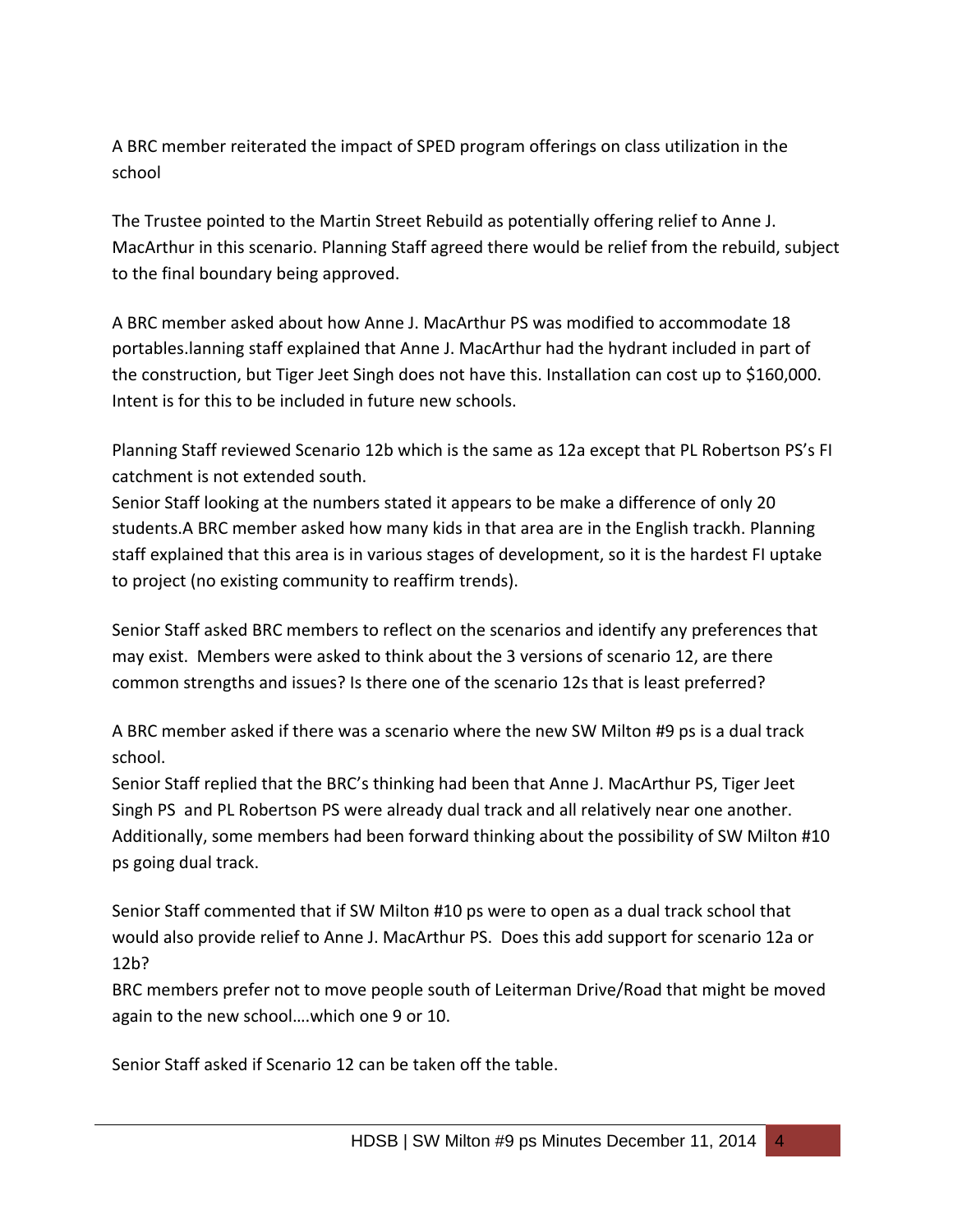BRC members suggested that the Tiger Jeet Singh PS "puzzle piece" or "claw" attend at the same school for FI and regular track rather than being divided. School staff noticed each scenario has that tiny pocket being split up and divided among a number of schools. Could they at least be assigned to a dual track school so they are less divided?

Planning Staff pointed out that the numbers are high at Anne J. MacArthur PS and the school cannot handle the FI and English from this pocket of development.

Senior Staff pointed out that we are not seeking perfection for the next 20 years here i.e. Leiterman Road/Drive?area could be repatriated at some point to clean up the boundary lines but at this point the need is in achieving balance of enrolments. Need to be cognizant of what SW Milton #9 ps opens as.

BRC members reiterated their concerns about carving up the Tiger Jeet Singh PS catchment area.

A BRC member pointed to a similar division of FI and regular track catchments at Escarpment View PS.

Senior Staff again asked if there was support for taking scenario 12 off of the table at this point.

A BRC member asked about the strip between the railtracks and Bronte St and wondered if these kids had already made a move. Staff responded that students were at PL Robertson for kindergarten but only because the holding school (EC Drury Campus) did not have Kindergarten offered on site.

Pocket West of Bronte St, that total was 149 English, 31 French versus the Leiterman Drive/Road area which had a really similar number of kids and would mean less bouncing back and forth.

Senior Staff moved the focus to Scenario 12a and 12b as there was no objection to taking Scenario 12 off the table.

Similarly, Scenario 10 was also taken off the table as it was problematic for Tiger Jeet Singh PS.

Senior Staff thought it was worth discussing and keeping Scenario 4 on the table because it is the only dual track scenario being considered for SW Milton #9 ps . Based on prior reviews, it is better not to bring 3 similar scenarios. It is more helpful to bring some scenarios that are different, even if the scenario is not the most preferred option since this helps the public to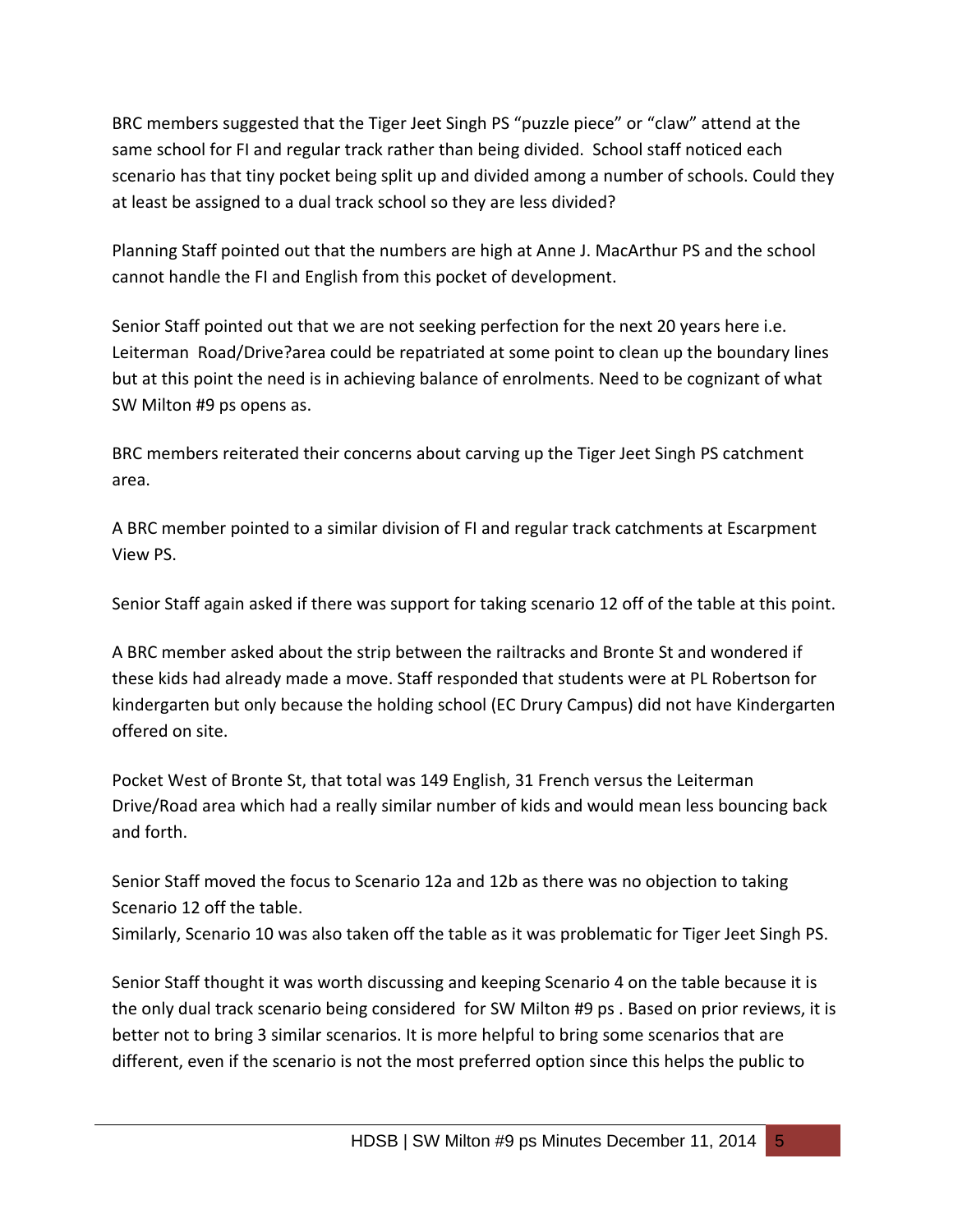understand that these various scenarios have been contemplated and make assessments of the projected enrolments themselves.

The Trustee reiterated that the consultation dialogue will be overcome with people thinking things were not considered if we do not include a variety of options.

A BRC member felt that Scenario 10 should stay on the table for exactly that reason, to show Tiger Jeet Singh PS families that the tidier boundary was considered; helps them realize that that scenario just is not viable.

Senior Staff summarized that so far we are looking at scenario 4, 10, 12a and 12b. Everyone was asked to have a final look at scenarios 3 and 5.

BRC members felt that there is a clean lined boundary in scenario 5 but it does not work. WHY?

BRC members agreed to remove Scenario 5 from the remaining mix.

BRC members felt that Scenario 3 moved families who had had many past moves. Everyone agreed that this scenario should be taken off the table.

Senior Staff stated that the preferred scenario list was now down to scenarios 4, 10, 12a and 12b.

Senior Staff directed BRC members to the T-charts spread around the room to contribute scenario strengths and considerations. (Scenarios 12a, 12b, 4, 10)

The T-charts were summarized as follows (see next page)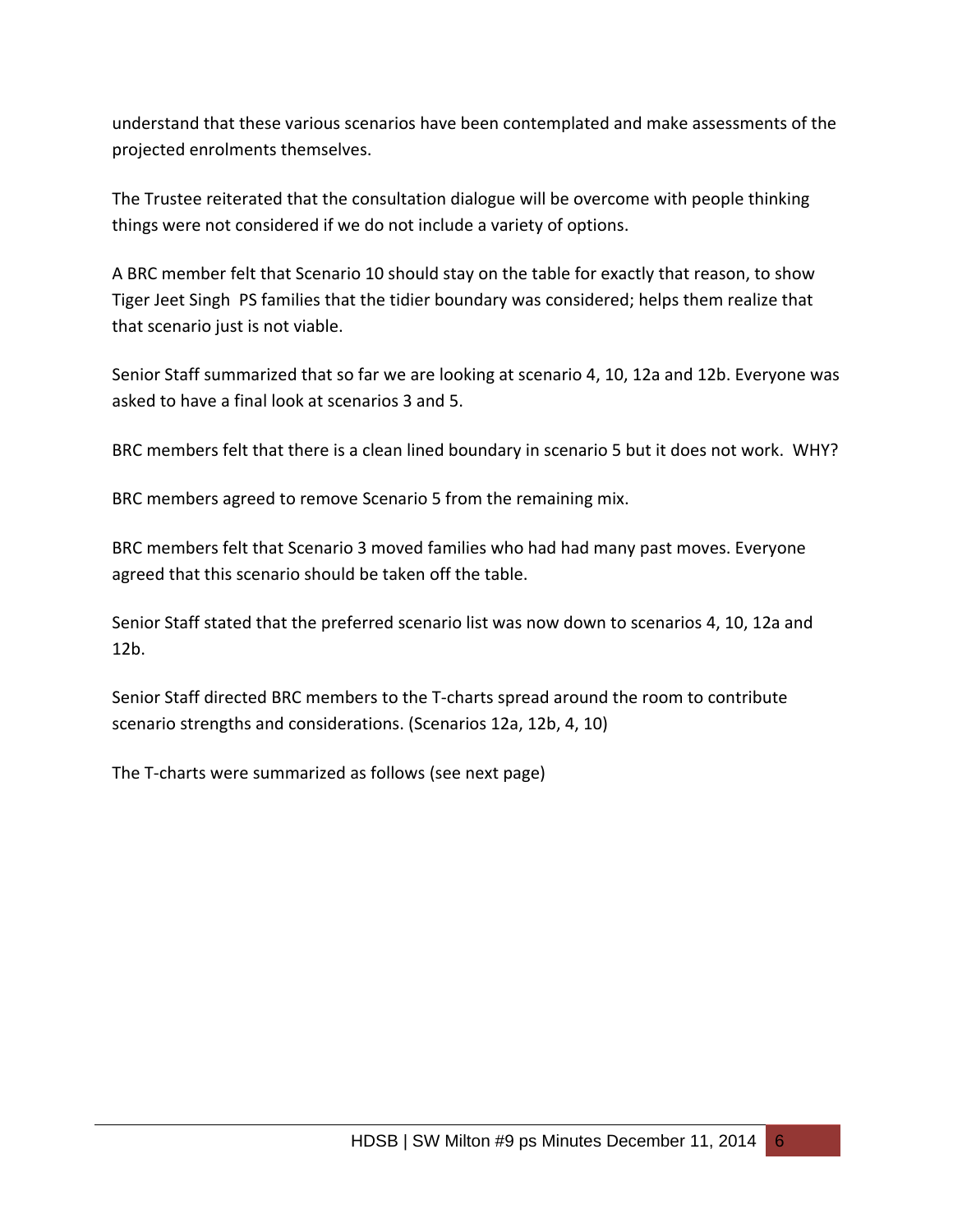| <b>Scenario</b> | <b>Strengths</b>                         | <b>Considerations</b>                |
|-----------------|------------------------------------------|--------------------------------------|
| Scenario 4      | <b>Dual Track Option</b>                 | TJS students have to make another    |
|                 | SW Milton #9 numbers increase helps      | move                                 |
|                 | other schools                            |                                      |
|                 | TJS Eng/FI stays together                | Could we bring Leiterman             |
|                 | Good option to share with the public     | boundary south to Louis Saint        |
|                 | Dual track benefit of easier FI demit    | Laurent and remain at AJM?           |
| Scenario 10     | TJS together as a whole community        | TJS too big (2016)                   |
|                 | Clean lines                              | Too expensive                        |
|                 |                                          | Infrastructure costs/needs           |
|                 |                                          | AJM families south of Leiterman      |
|                 |                                          | impacted                             |
|                 |                                          | SW Milton #9 ps opens at 39%         |
|                 |                                          | utilization                          |
|                 |                                          | Similar to current situation (status |
|                 |                                          | quo)                                 |
|                 |                                          |                                      |
| Scneario 12a    | No over-capacity until 2019, 2020        | We are dividing Bartleman and        |
|                 | Clean boundary for AJM                   | <b>Stout and Yates</b>               |
|                 | No existing TJS families are being       | In order to be successful, SW        |
|                 | moved                                    | Milton #10 ps needs to be            |
|                 | Helps balance all schools                | approved and purchased               |
|                 | PLR helps by providing relief with       | Chicken farm land has not been       |
|                 | respect to FI at AJM                     | released                             |
|                 |                                          | If students are struggling with FI   |
|                 |                                          | they may have to move schools        |
|                 |                                          | which may keep students in FI who    |
|                 |                                          | should not be                        |
|                 |                                          | Split families is a possibility      |
| Scenario 12b    | TJS - only new builds are affected       | Not a clean boundary at TJS          |
|                 | Clean boundary for AJM                   | Dividing a street, English and FI    |
|                 | No crossing Railroad Tracks              | split up                             |
|                 | Only English affected in existing builds | Only 323 kids (42%) in the first     |
|                 | No impact until 2019                     | year (SW Milton #9 ps)               |
|                 | Takes into consideration the unknown     | PLR is doing nothing to help with    |
|                 | FI #s for PLR                            | the overcrowding                     |
|                 | SW Milton #9 ps opens with small         | Consider making this scenario a      |
|                 | numbers which allows for unknown         | dual track, what would the           |
|                 | growth                                   | numbers look like                    |
|                 |                                          | (Scenario 12c or 14)                 |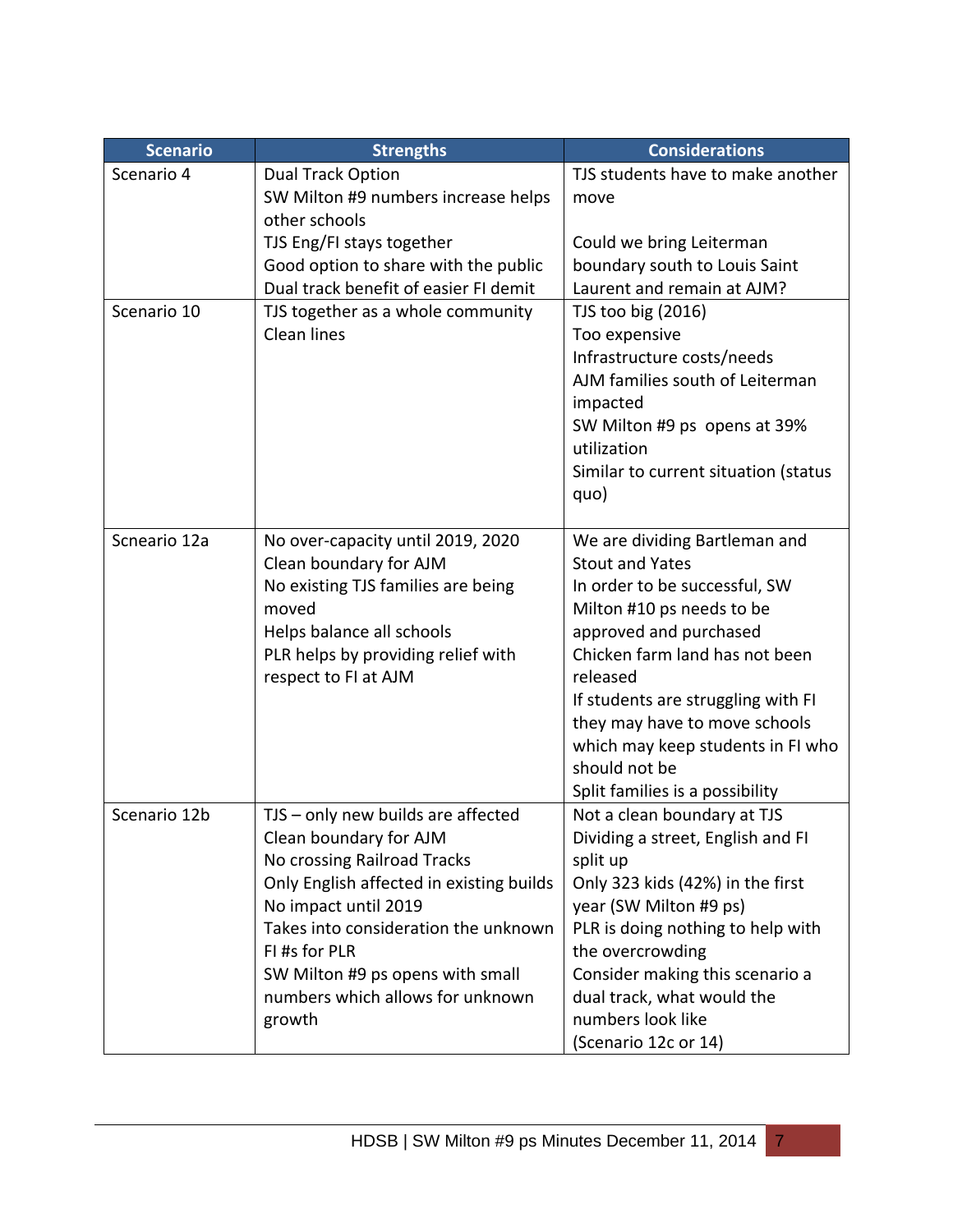BRC members asked for clarification on whether the Tiger Jeet Singh PS "claw" or "puzzle piece" is exclusively new development and if yes, is there an opportunity to look at cleaning up those streets.

BRC members proposed that east of Yates Drive stays at Tiger Jeet Singh PS, west of Yates Drive, south of Bartleman Terrace, the new development be directed to the new school.

Alternatively, the question is if there is an opportunity to clean up the lines and then grandparent the existing students but direct new residents to SW Milton #9 ps. Generally speaking Planning Staff said yes.

BRC members asked for clarification on grandparenting; would it be for anyone in the school already and anyone new goes to the new school?

The timing of new home closings was again discussed. If students move in March, where do they attend? Are they subject to grandparenting?

Senior Staff provided past examples of grandparenting being implemented in a manner that contributed to mass confusion. Trying to appease everyone is not better. Management of the new registrants can become problematic. Alternatively there is also optional attendance.

BRC members and staff discussed a scenario 12b with SW Milton #9 as a dual track school to build the numbers up at the new school to a more sustainable level.

BRC members expressed concerns with historic examples of under-projecting new school openings. There was a strong feeling that the existing projections for new school are probably too low.

BRC members also offered the counter point that it is problematic to open the new school too low.

The Escarpment View PS area needed its own dual track school.

The Trustee, thinking ahead to the Public Information Meeting, asked if any scenarios are now dropping off the table now.

Planning Staff stated that Scenario 10 is the same as the current scenario for Tiger Jeet Singh PS so the current scenario will show them the accommodation pressures.